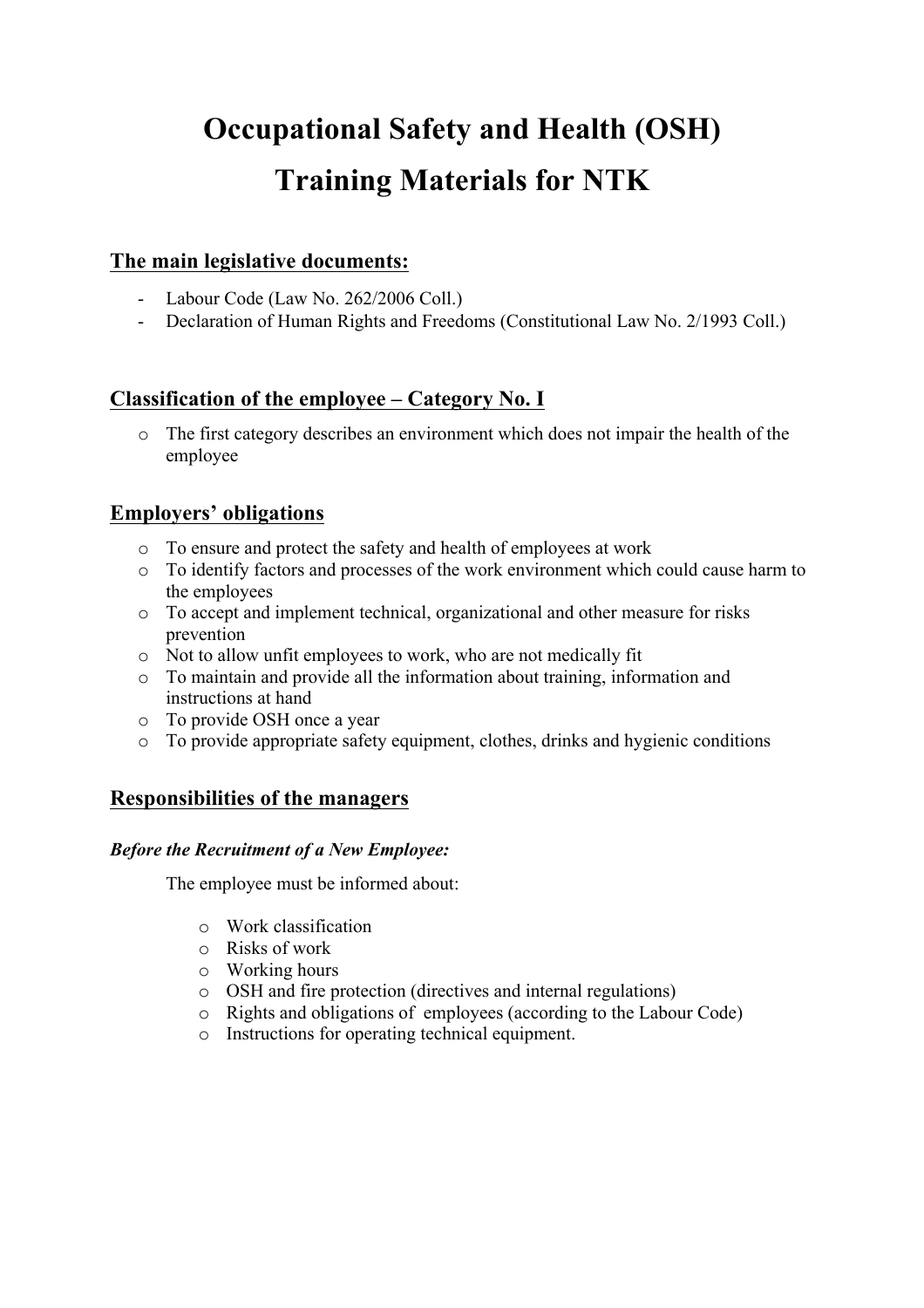## *Daily Check of Workplace According to OSH:*

The employer check regularly must if the employee is

- o Following the appropriate rules, instructions, regulations and workflows
- o Attending work
- o Keeping the workplace tidy and clean
- o Using protective equipment (if it is necessary)
- o Refraining from the consumption of alcohol, drugs, and cigarettes at the workplace

## **Rights and Obligations of Employees:**

## *Employees' Rights:*

- o Employees have the right to:
	- o Demand safety and health protection at work
	- o Request information about risks at work
	- o Be provided with information about protection measures

Employees can refuse to work if there are some factors, which might immediately and seriously threaten their health or life.

## *Employees' Obligations:*

- o To work according to their capacity, knowledge and skills
- o To follow the instructions of the employers
- o To cooperate with other employees
- o To obey working hours
- o To use safety equipment if required
- o To do complete tasks on time
- o To obey legislation and other regulations
- o To protect the property of the employer (do not lose it, to protect it from damage and abuse, etc.)
- o To attend the training sessions organized by the employer (OSH and fire protection),
- o To inform their superiors about problematic conditions at the workplace which might threaten their health and life

### **Each employee must ensure to their own safety and the safety of others which are affected by his or her actions.**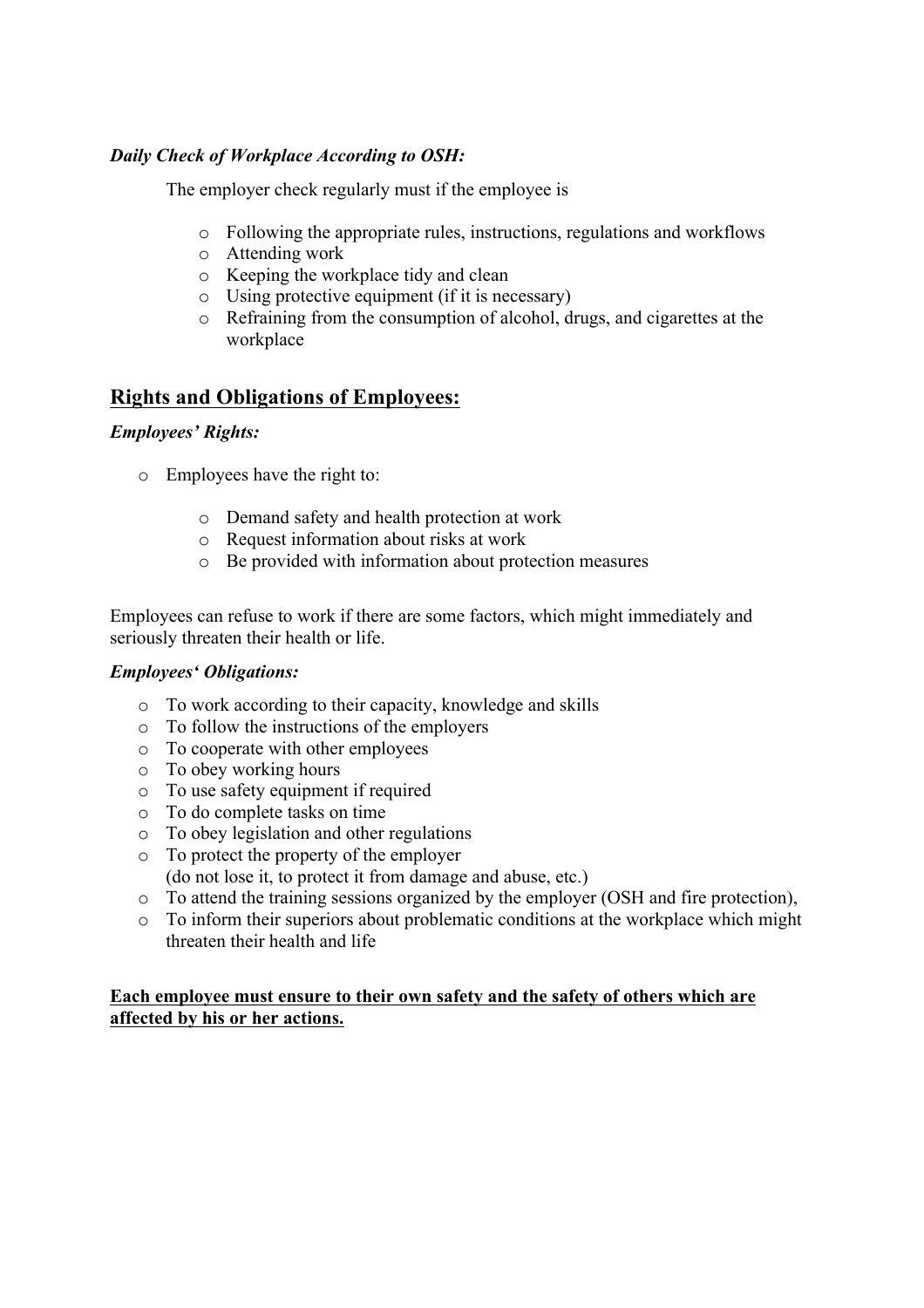# **Primary Risks Established by the Labour Code (Work Category I):**

- o The Risks caused by:
	- o Administrative activities
	- o Working with office equipment
	- o Working with display units
	- o The Means of transport
- o Some specific risks:
	- o Scalding by the water, burns
	- o Electric shock (using a kettle or charger, etc.)
	- o Electrical appliances (e.g. printer)
	- o Slips, falls (from stairs, on the floor, etc.)
	- o Sharp edges (at NTK be cautious of the glass doors)
	- o Injuries caused by working with office supplies (cuts, puncture, etc.)

# **Occupational Accidents and Reporting Them**

The term "occupational accidents" describes injuries or deaths, which occur at work and were not intended by the employee.

#### *An Occupational Accident Does Not Include:*

- o Injuries which happen on the way to/from work
- o Injuries which happen during breaks

Each employee has to inform their employer about occupational accidents (even in the case of small injuries).

#### *Occupational accidents reports*

Employees must write a report if:

- Sick leave (caused by injury) is longer than 3 days
- There was a fatal injury (among colleagues)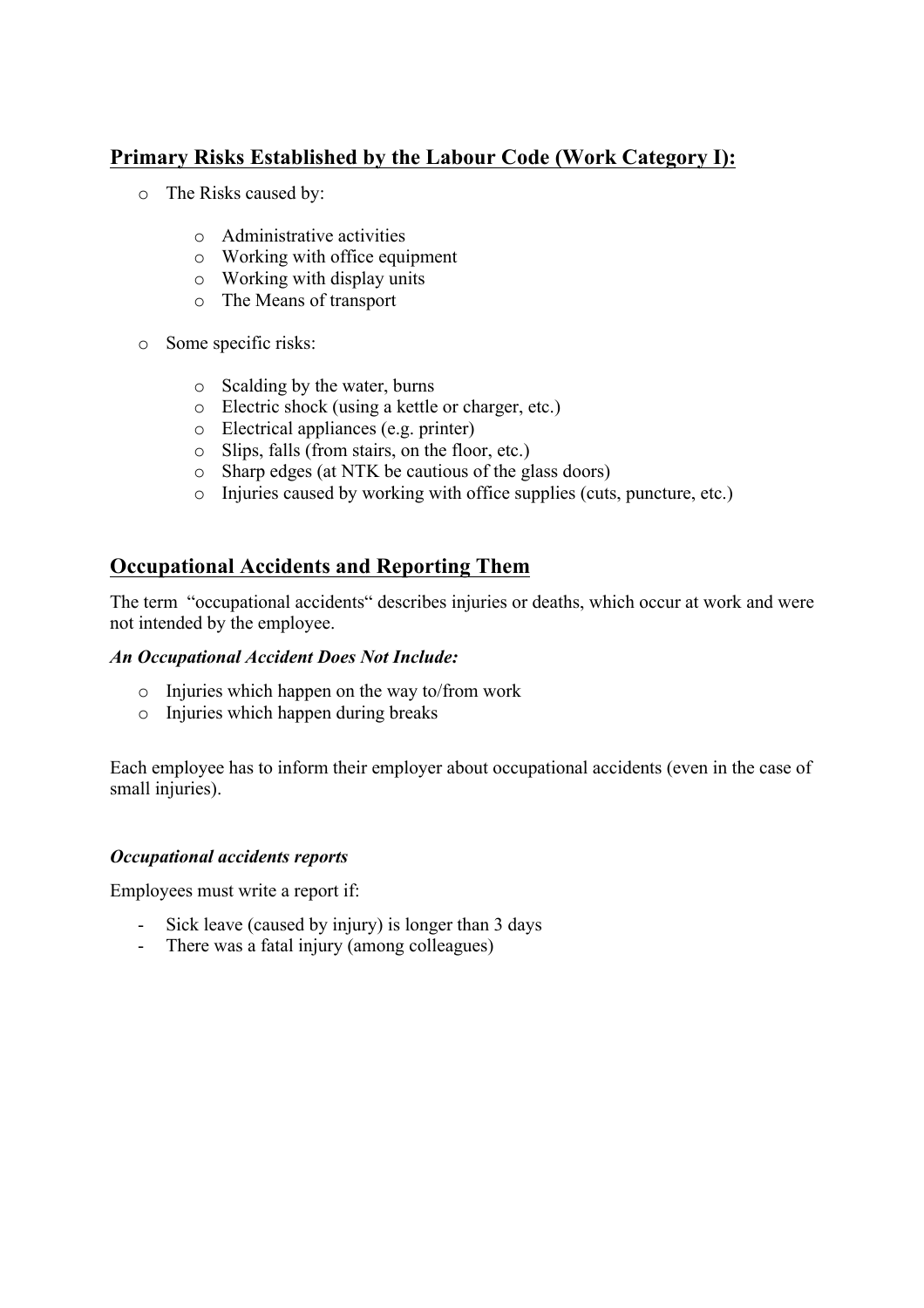# **Fire protection Training Materials for NTK**

# **The Main Legislative Documents:**

Law on Fire Protection (No. 133/1985 Coll.)

Decree on Fire Prevention (No. 246/2001 Coll.)

CTS (Czech Technical Standards) – 65 0201, 07 8304, 06 1008, 38 6405, 05 0601, 05 0610, 05 0630, 33 1500, 33 1600

# **Obligations for Employers Regarding Fire Protection**

- o To attend regular fire protection training seminars for employers
- o To provide fire, and safety instructions for employees
- o To ensure every employee is familiar with fire protection regulations at the workplace
- o To keep emergency exits and fire extinguishers accessible und unblocked at all times
- o To ensure up to date technical conditions and instructions for devices used at the workplace
- o To comply with governmental instructions for safety trainings
- o To inform management and the fire brigade about any fire

# **The Obligations of Employees Regarding Fire Protection**

- o To avoid the risk of a fire at work
- o To obey instructions and bans regarding fire protection
- o To attend fire protection training,
- o To be familiar with fire protection documentation for their specific workplace
- o To be familiar with the routine of a fire alarm routine
- o To obey fire alarm regulations in the case of fire
- o To acquaint oneself with the location of fire extinguishers and how their operation
- o To ensure all electric devices are turned off before leaving the workplace (at NTK, this means your computer)
- o To keep emergency exits unblocked at all times and to ensure that fire extinguishers are always accessible
- o To obey technical regulations
- o To inform superiors about defects at the workplace which would cause a fire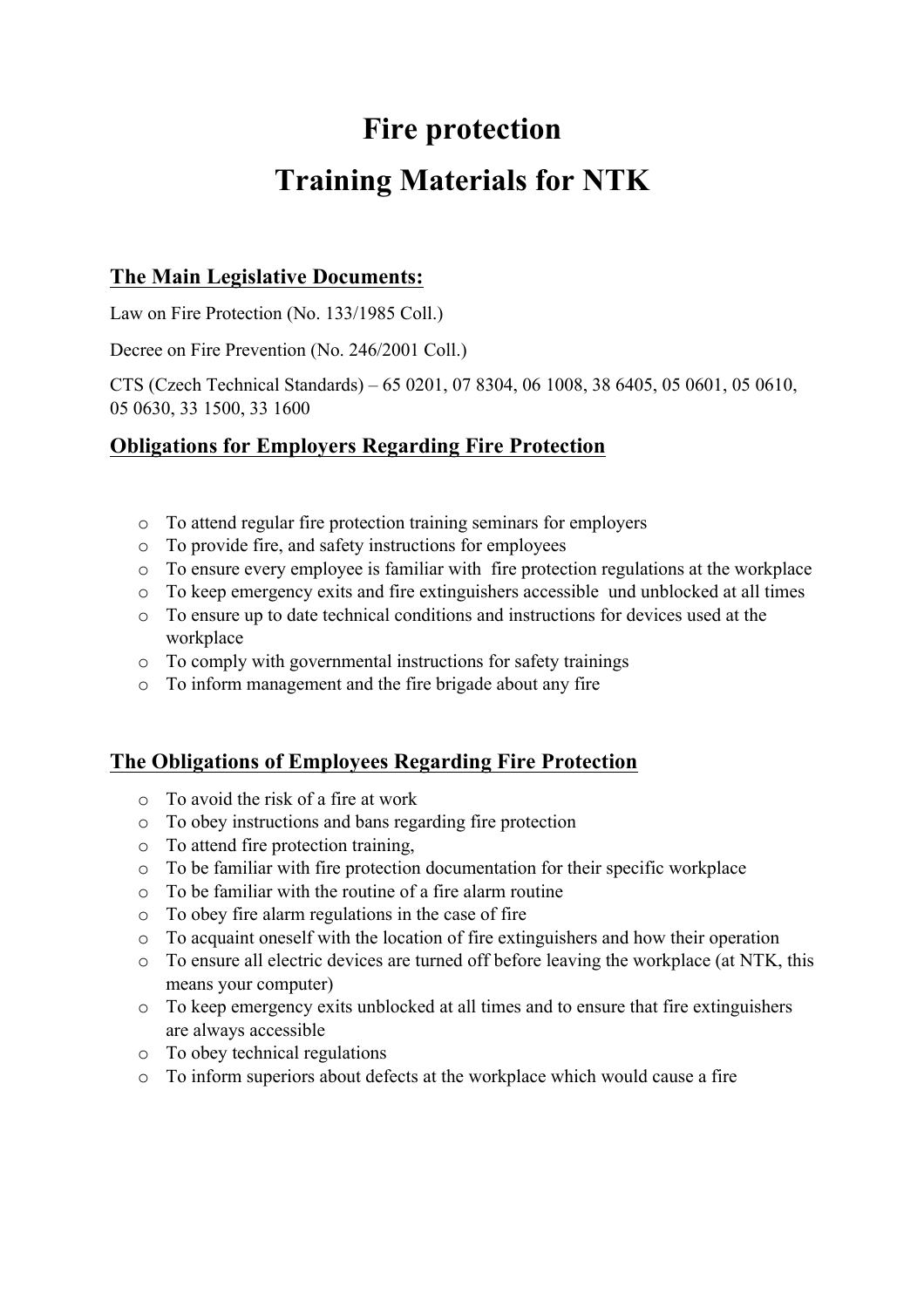## *It is Forbidden to:*

- o Use open fires and smoke except in designated areas
- o Use personal electric devices
- o Damage or abuse the fire extinguishers

### *How to Act in Case of a Fire:*

- a) Rescue injured or threatened persons
- b) Extinguish the fire, if possible, or take steps to prevent it from spreading
- c) Inform the fire department and the security personnel about the fire

## **The Fire Protection Documentation**

*1. Fire Regulations* – Establish what to do for fire prevention

NTK fire regulations - for the NTK building, for document storage, for book storage and for diesel generators

- *2. Fire Alarm Regulations –* Establish what to do in case of the fire
- *3. Fire Evacuation Plan*  Establishes instructions for evacuation in the case of fire.
- o Evacuation routes are escape routes which lead to open spaces and which are marked by special signs
- o In case of a fire, each person must use the closest evacuation route and exit the building

## *Steps in Case of Evacuation:*

- o After leaving an evacuated space, close the doors but do not lock them!
- o Leave the space using the shortest evacuation route
- o Keep calm, walk, do not panic
- o Provide first aid
- o After leaving an evacuated space go, to the stated gathering location

The Evacuation routes are routes which leads from offices to the security desk. In case of an emergency, the door release button (green box) can be used to open doors instead of using entry cards.